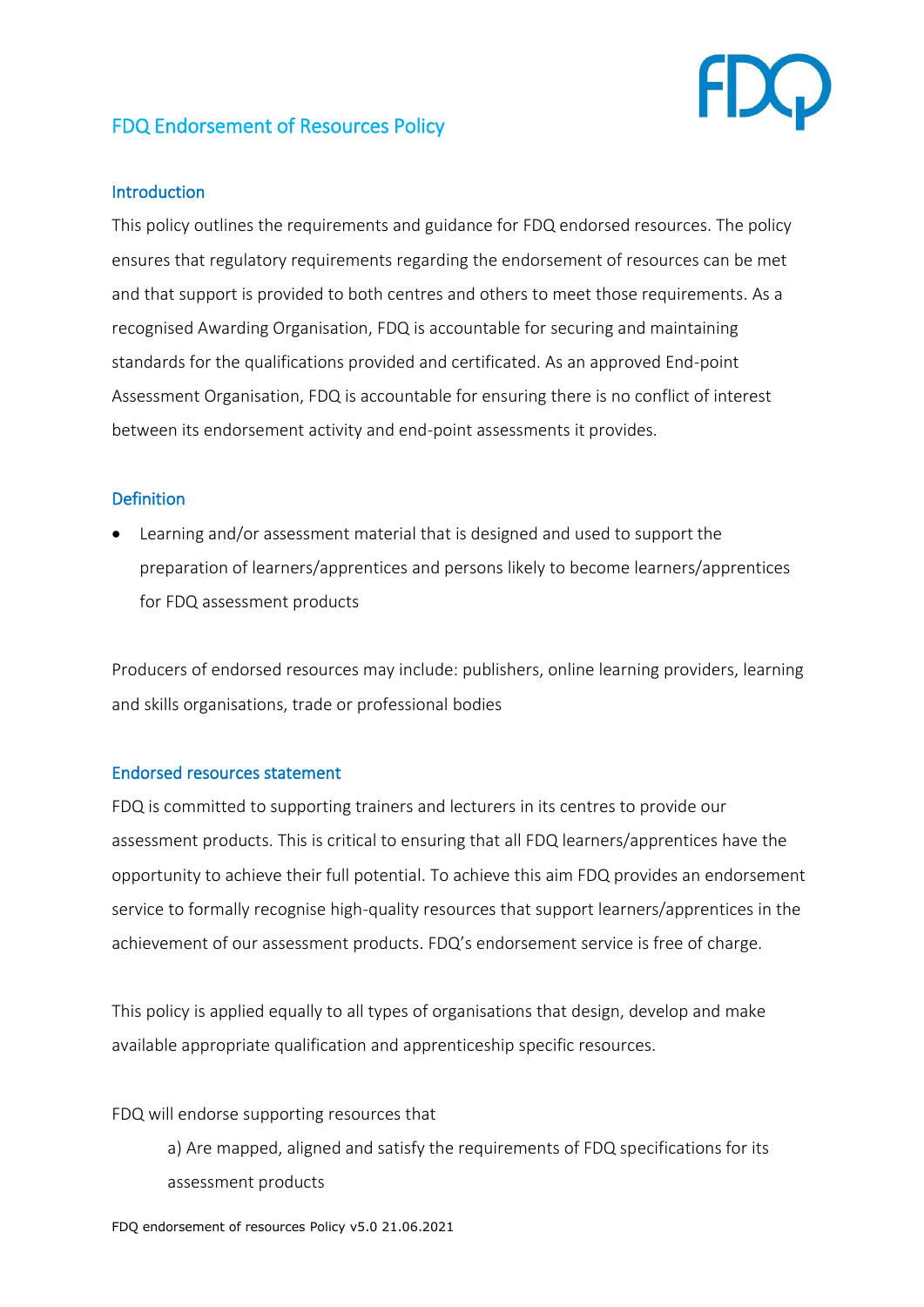

b) Meet the quality requirements which are set out in the following endorsement principles in section 4.

- FDQ does not enter into any exclusive agreements or arrangements with any organisation that provides resources to support learners/apprentices in the achievement of our assessment products
- All resources submitted for endorsement will be the subject of a specified quality assurance process that confirms suitability or incompatibility with an assessment product
- Organisations that own resources and the resources endorsed by FDQ will conform to the requirements of the FDQ code of practice for endorsed relationships
- FDQ will provide access to information and market signposting to all organisations that have FDQ endorsement for resources for our assessment products

## 3 Endorsement principles

The endorsement of a resource infers that the teaching and learning and/or assessment content of resource material has been reviewed by FDQ to ensure that it provides relevant and appropriate support for learning and/or achievement of a FDQ assessment product or part of a FDQ assessment product.

To achieve endorsement of a specific resource in respect of a named FDQ assessment product or part of an assessment product, the resource must apply to and satisfy one or more of the following:

- 1. The teaching and learning requirements of all the learning outcomes set out in the product specification, that demonstrates a balanced and supportive approach to the development of skills, knowledge, behaviours, understanding and preparation for assessment
- 2. The teaching and learning requirements of specified learning outcomes set out in a part of the product specification, that demonstrates a balanced and supportive approach to the development of skills, knowledge, behaviours understanding and preparation for assessment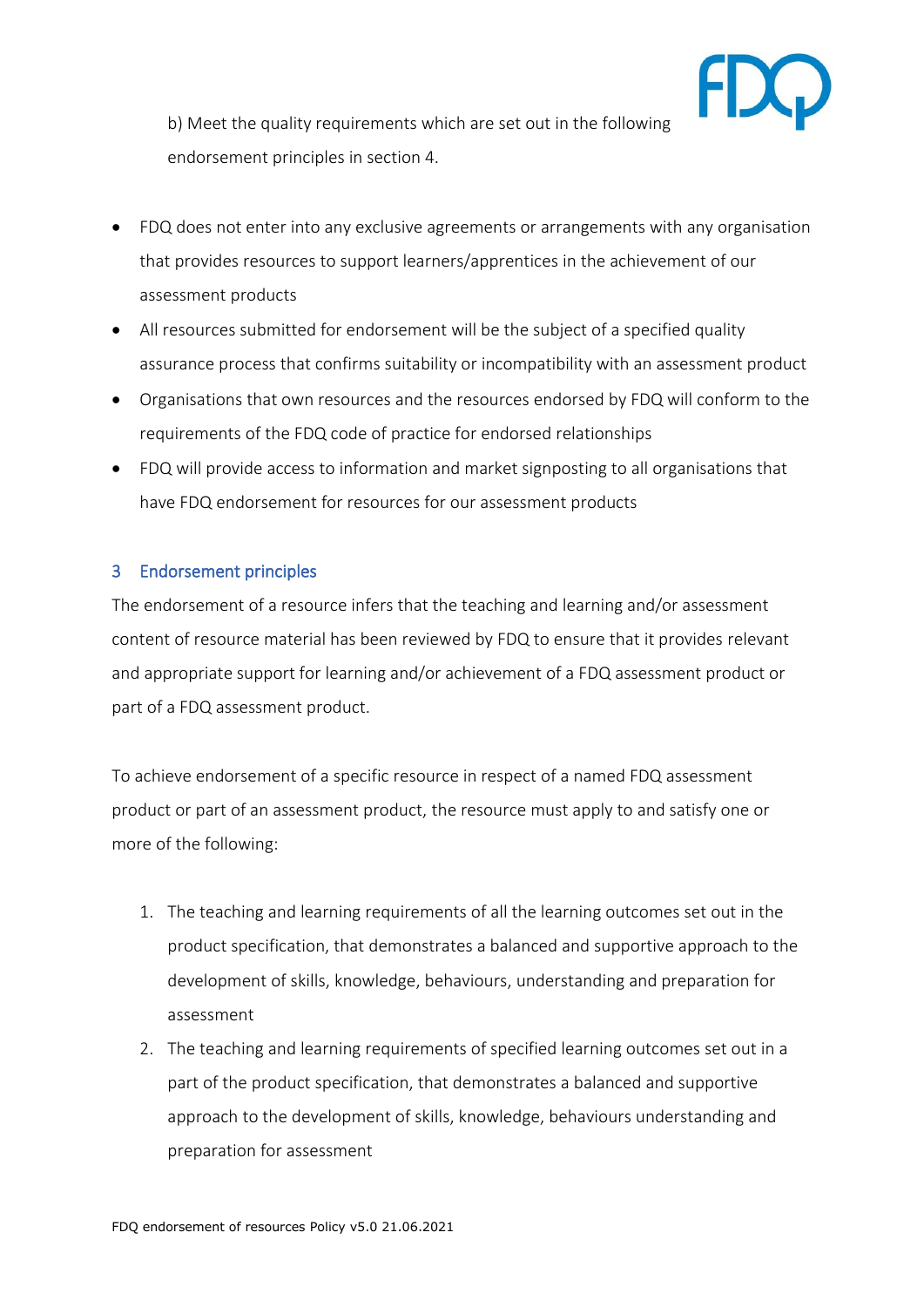

- 3. The assessment requirements of all the assessment criteria set out in the product specification, that demonstrates relevance in preparation for and use in assessment
- 4. The assessment requirements of specified assessment criteria set out in a part of the product specification, that demonstrates relevance in preparation for and use in assessment

Examples of resources that might comply with one or more of the above include:

- A textbook or learning booklet that demonstrates subject skills, knowledge, understanding and preparation for assessment may satisfy 1 or 2 above
- A revision guide that demonstrates relevance in preparation for assessment and use in assessment may satisfy 3 or 4 above
- Online learning material that demonstrates subject skills, knowledge, understanding, preparation for and use in assessment may satisfy 1 or 2 and 3 or 4 above.

FDQ does not provide formal approval for any assessment related material within endorsed resources. The endorsement infers that the assessment related activity, tasks or questions are relevant to the product specification at an appropriate level and in an appropriate context. FDQ does not infer their appropriateness to the requirements of live assessment or assessment practice, regardless of the assessment methodology applied. FDQ is unable to endorse any resource that refers to examiner or assessor judgements, tips, suggestions and feedback and graded sample answers or responses.

FDQ will not endorse any resource where those who are FDQ examiners at the time of writing have contributed to relevant examination papers and answer schemes for which they have responsibility. Any individual who has sight of future examination papers and answer schemes before they have been sat by registered learners is not permitted to write resources for relevant qualifications at a specified level. They are however permitted to write resources at an alternative qualification level or for other assessment products.